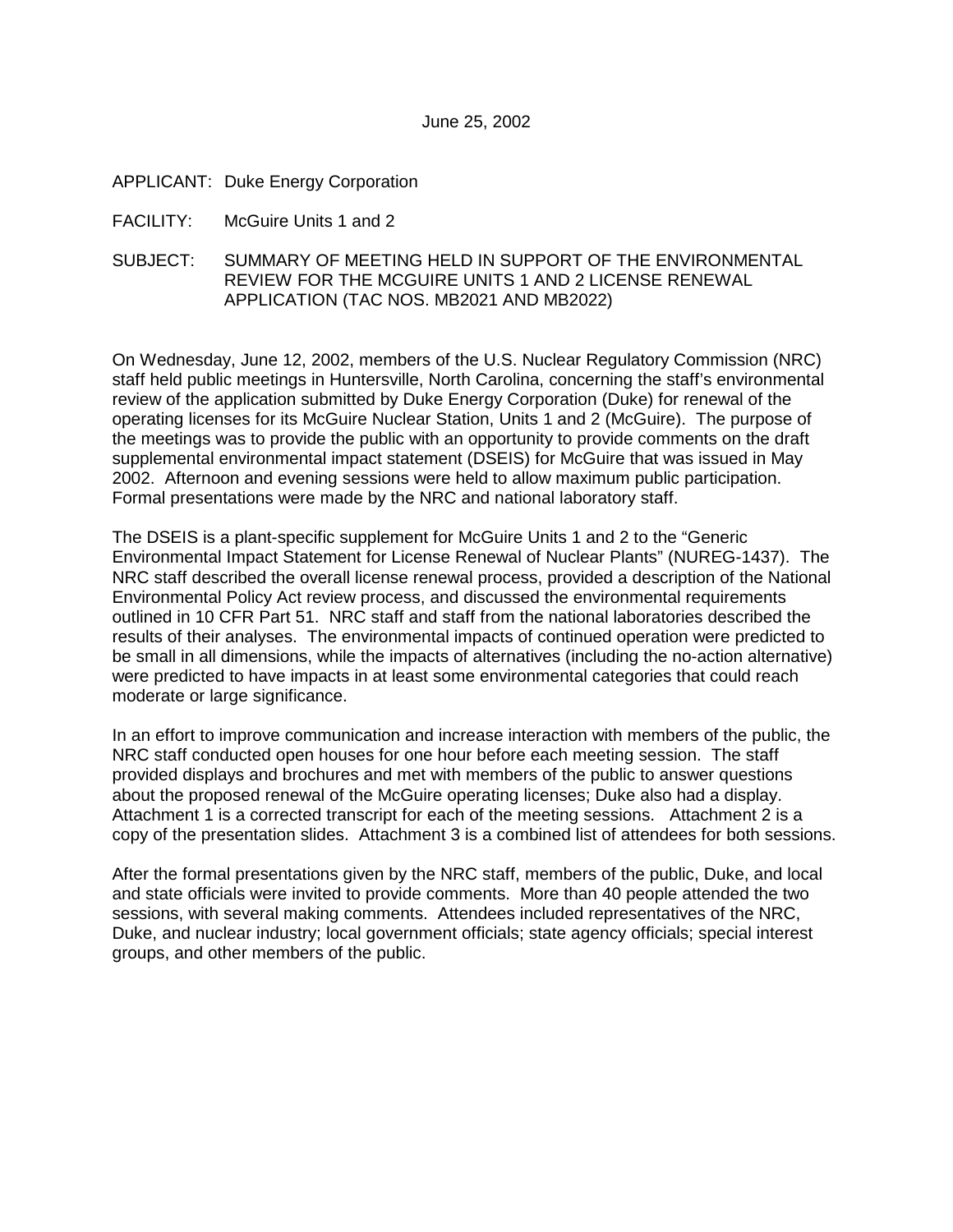The NRC staff will be accepting written comments on the McGuire draft environmental impact statement until the comment period ends on August 2, 2002. After the close of the comment period, the staff will consider the comments and make any necessary revisions prior to issuing its final supplemental environmental impact statement for McGuire license renewal, scheduled for January 2003.

## **Original Signed By: JHWilson**

James H. Wilson, Senior Project Manager License Renewal and Environmental Impacts Program Division of Regulatory Improvement Programs Office of Nuclear Reactor Regulation

Docket Nos. 50-369 and 50-370

Attachments: As stated

cc w/attachments: See next page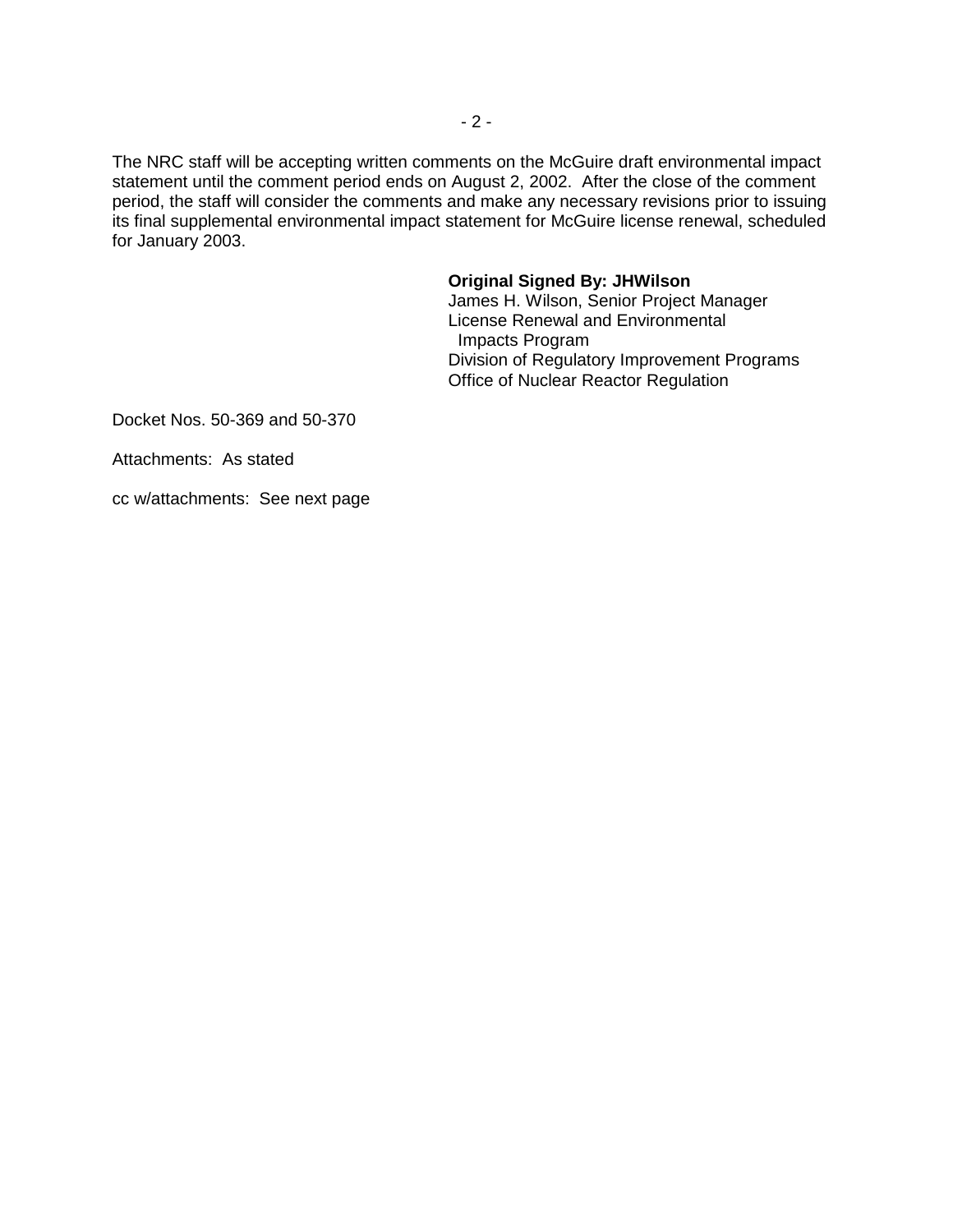The NRC staff will be accepting written comments on the McGuire draft environmental impact statement until the comment period ends on August 2, 2002. After the close of the comment period, the staff will consider the comments and make any necessary revisions prior to issuing its final supplemental environmental impact statement for McGuire license renewal, scheduled for January 2003.

#### **Original Signed By: JHWilson**

James H. Wilson, Senior Project Manager License Renewal and Environmental Impacts Program Division of Regulatory Improvement Programs Office of Nuclear Reactor Regulation

Docket Nos. 50-369 and 50-370

Attachments: As stated

cc w/ attachments: See next page

DISTRIBUTION: wo/Att. 1A, 1B and Att. 2 **PUBLIC** Docket File Environmental r/f PMNS D. Matthews/F. Gillespie P.T. Kuo J. Tappert J.H. Wilson S. Fox S. Koenick R. Franovich R. Martin S. Uttal C. Julian RLEP r/f

Accession nos:

1. Note to Applicant w/Att. 3: **ML021790742**

2. Att. 1 & 1A- Official Transcripts (Afternoon & Evening); Att. 2- Slides: **ML021780452**

3. Package: **ML021820069**

\*See previous concurrence

Document name: G:\RLEP\Environmental Section\McGuire\DSEIS Meeting\Meeting Summary.wpd

| ----            |                   |           |                |         |
|-----------------|-------------------|-----------|----------------|---------|
| DATE            | 6/25/02           | 6/25/02   | 6/25/02        | 6/25/02 |
| <b>NAME</b>     | SFox <sup>*</sup> | JHWilson* | JTappert*      | PTKuo*  |
| I OFFICE I RLEP |                   | RI FP     | <b>SC:RLEP</b> | C:RGEB  |

OFFICIAL RECORD COPY